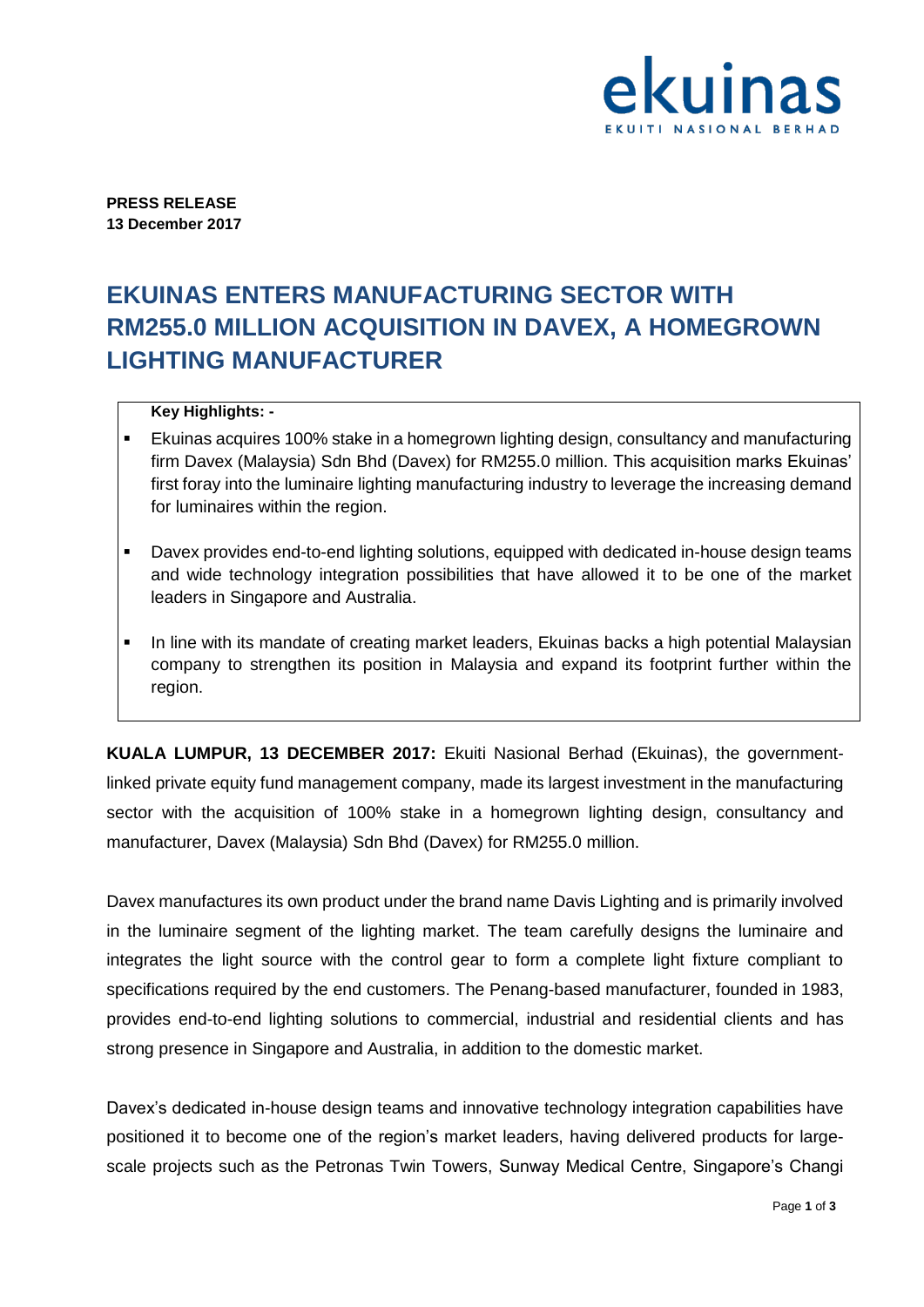

Airport and Public Housing programme, and Australia's John Curtin School of Medical Research and Big W department stores.

Commenting on the investment, Ekuinas Chairman Raja Tan Sri Dato' Seri Arshad Raja Tun Uda said "Ekuinas is pleased to enter the luminaires segment with Davex, a strong, homegrown regional market leader that has illuminated notable projects across the region, including our very own Petronas Twin Towers. The investment marks our entry into the manufacturing sector, which is timely as demand for luminaires, especially energy efficient models, is rapidly increasing."

The region's economic growth track will spur demand from property and infrastructure developers, combined with the Malaysian luminaire market which is expected to grow to USD882.0 million by 2020. Additionally, innovation in energy efficiency will push developers to adopt energy efficient lighting solutions for regional major developments, which are projected to drive demand for light fittings. As the industry experiences a shift from conventional to energy-efficient LED lighting, Davex is well-placed to capitalise on the increasing demand for energy efficient lighting solutions.

Ekuinas Chief Executive Officer, Syed Yasir Arafat Syed Abd Kadir said, "Ekuinas will leverage Davex's strengths towards achieving its value creation plan that we have put in place to expand its top line growth whilst increasing its presence in Malaysia and the region, as well as streamlining systems and process integration with the aim of improving brand equity."

"We will work closely with Davex's management team to establish and accelerate local and regional growth to replicate the company's success in Singapore and Australia, and look to expand its facility in Penang. We are confident that as the company grows, there will also be increased employment opportunities for all Malaysians," he added.

Davex Group Managing Director, Yap Chung San said the acquisition by Ekuinas is a defining milestone for the company. "We look forward to working with Ekuinas to take Davex to the next phase. With their expertise and track record of growing companies in Malaysia, we are confident Davex is in good hands."